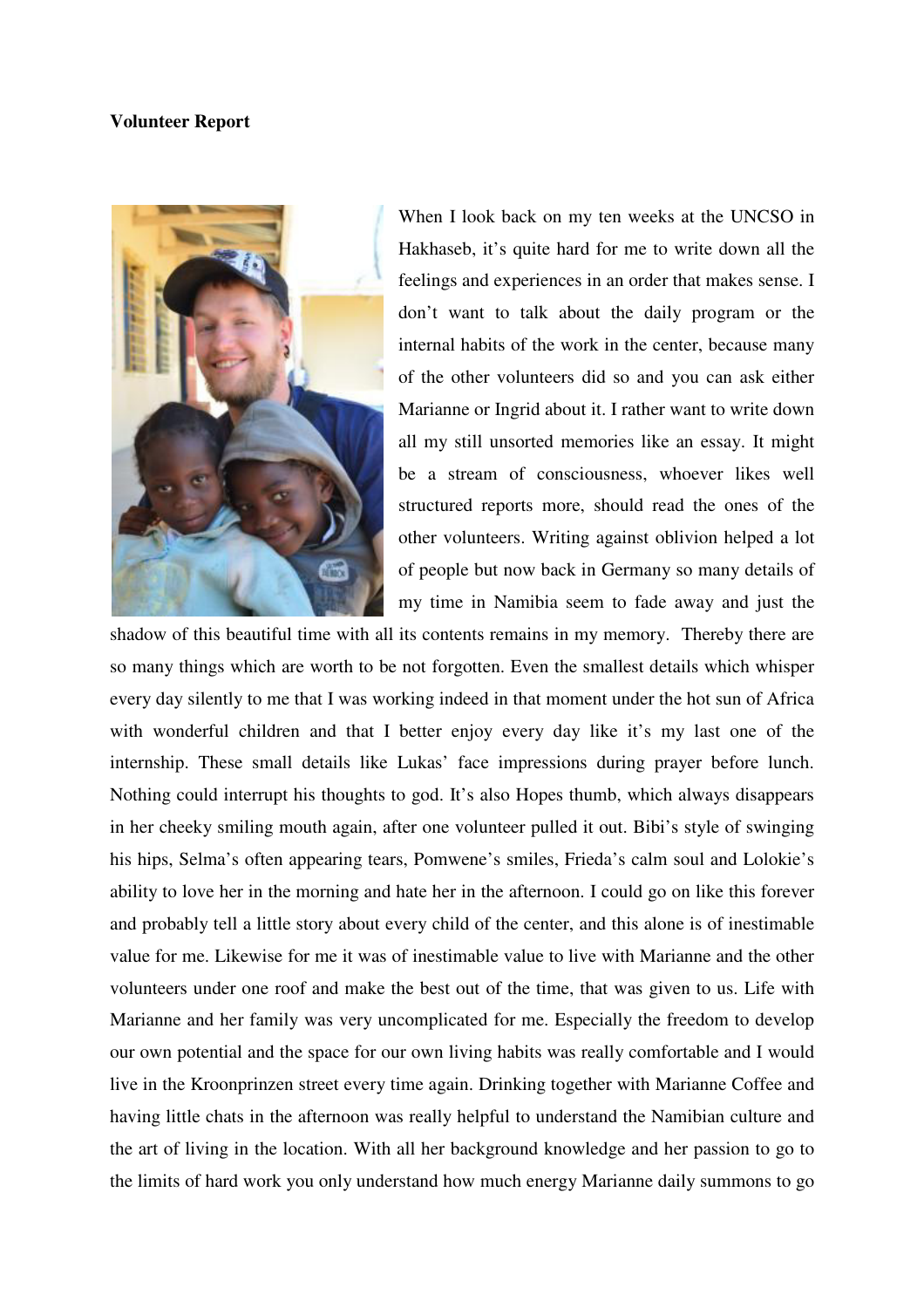hand in hand with private life, the UNCSO and the Volunteers in her house. But with all the respect I have for Marianne for her daily performances, I would wish for her own sake that she takes some rest from time to time and just let the Volunteers do the work on their own. Giving her personal health and wellbeing the preferences I was glad to see, that during our term she trusted us volunteers in doing all the centerwork but this can happen more often. Really Marianne, try to take your time on your own, we can handle the most stuff  $\odot$ The possibility to drive with Marianne's bakkie every day to the center was considering the temperatures during the day in Usakos a very comfortable fact, which showed, like all the other concessions, that there are only flat hierarchies. The chance to travel on the weekend

was for me a great advantage, and even getting some Fridays off was a great opportunity to travel to the Etoshapan or Sossusvlei. I have to admit, that the travelling sometimes was a really welcome change from the life at the center to clear my own mind of all the impressions I collected during



the week. Especially after visiting the families in their houses I understood the habits and the behavior of the kids in the center better. These house visits were key experiences for me and will stay in my memories for a long time I guess. These experiences of the house visits became even clearer, when sitting in the evening in Mariannes house with a big meal, electrical light, a warm shower and thinking of all the center kids just a few kilometers away, which live in very narrowed spaces without my standards. Therefore it was even more important for me not to act as the omniscient teacher or the upholder of morals and bringing german education standards, but rather give the kids some nice experiences during my time. Once Marianne said that the word "thank you" cannot show the true value of appreciation, but a smile can do that. Every day again it was shown to me, how true this statement was. Be it Davids smile when he gets more meat in his soup, Michaels smile, when he was told a story out of a book. The smiling of Agnes because she won again in playing memory against one of the volunteers, Rauna during dancing or Chamindas smile because she just wants to make the world shine: Every day there is something to smile about in the UNCSO and because of this every day is worth to be there.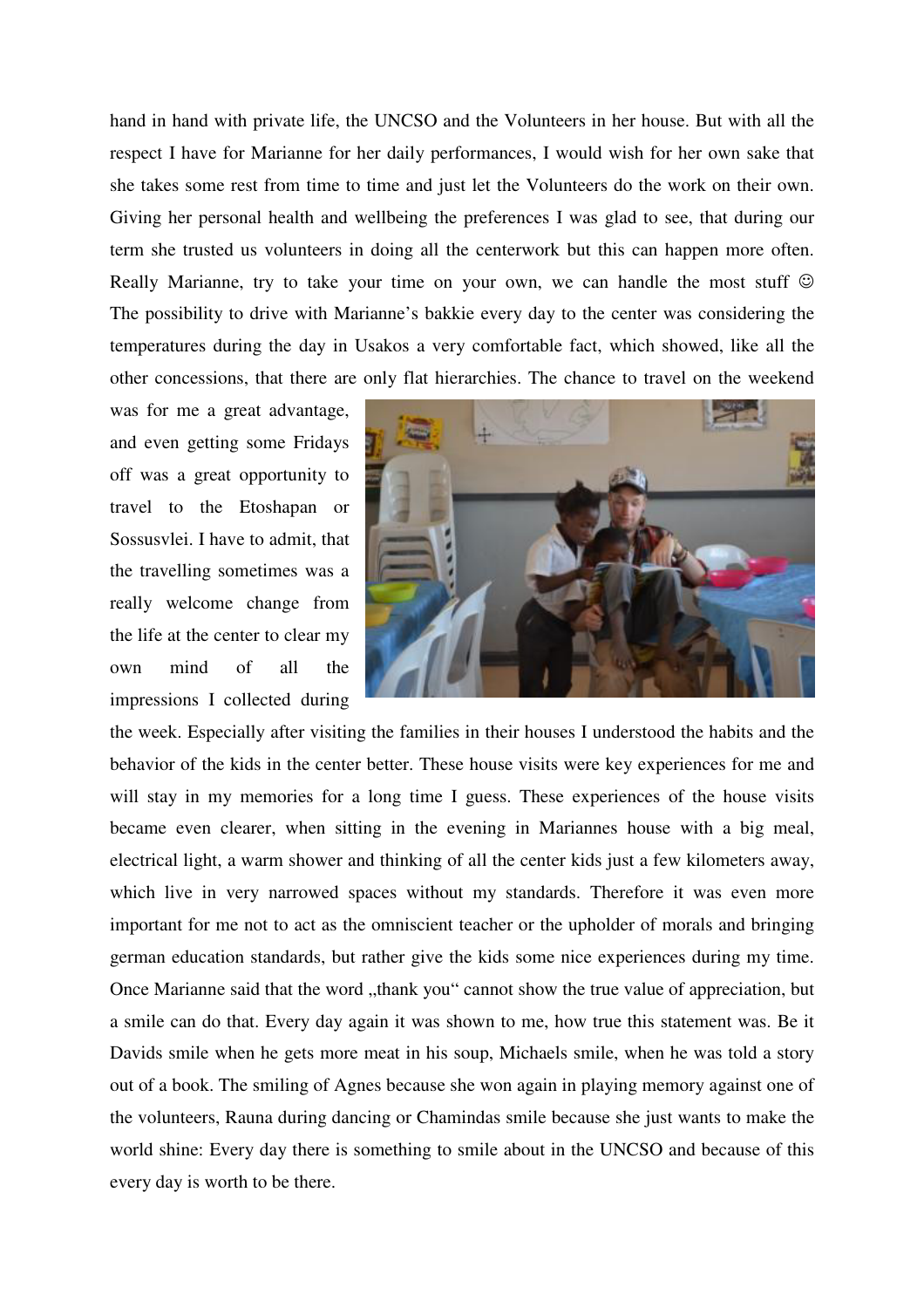Next to the well structured daily procedure in the Center the little personal chats I had with the kids were really important for me to understand them. What dreams do they have, how do they feel about their domestic situation, in what matter can I help them, what can I learn from them? These things were the most interesting and fascinating moments for me.



During study time I often recognized many things, which do not work well in the Namibian school system. How is a child supposed to look something up in the internet without having electricity at home? How is a child, which does not even have enough pens, supposed to build a working wind mill? Why are there during school time two first grades just killing time and sitting around without having a teacher but instead having a beating cleaning lady, who takes care of them. These things have nothing to do with cultural differences but they just make no sense to me at all. Therefore I wish that UNCSO and the primary school would work more together in the long term especially because they share the school yard.

Maybe future volunteers, who study to become a teacher, can work out some new concepts together with the teachers of the primary school. Furthermore the annual parents' event should definitely be continued. I think it's a great opportunity to help the needy families and show them at the same time, what their kids are able to perform with hard work. For the processes during the rehearsals I would have preferred a little more structure because sometimes the kids seemed a little bit confused about how they have to stand and how to move. I know that we and Marianne wanted to have a perfect evening, which worked out nearly as perfect but next time a little bit less movement on the stage can make things not so complicated. But these are just some remarks to improve the processes and I want to stress that I would do this internship every time again and would have loved to stay a longer time at Marianne in Usakos. Now back in Germany I sit here and miss so many things. I miss these

mornings, when you wake up and hear Franzi bustling around inside the house and you can be sure that your clothes are sorted so neatly and tidily when you come back at the afternoon, no matter where you hide them. I miss the drive from the